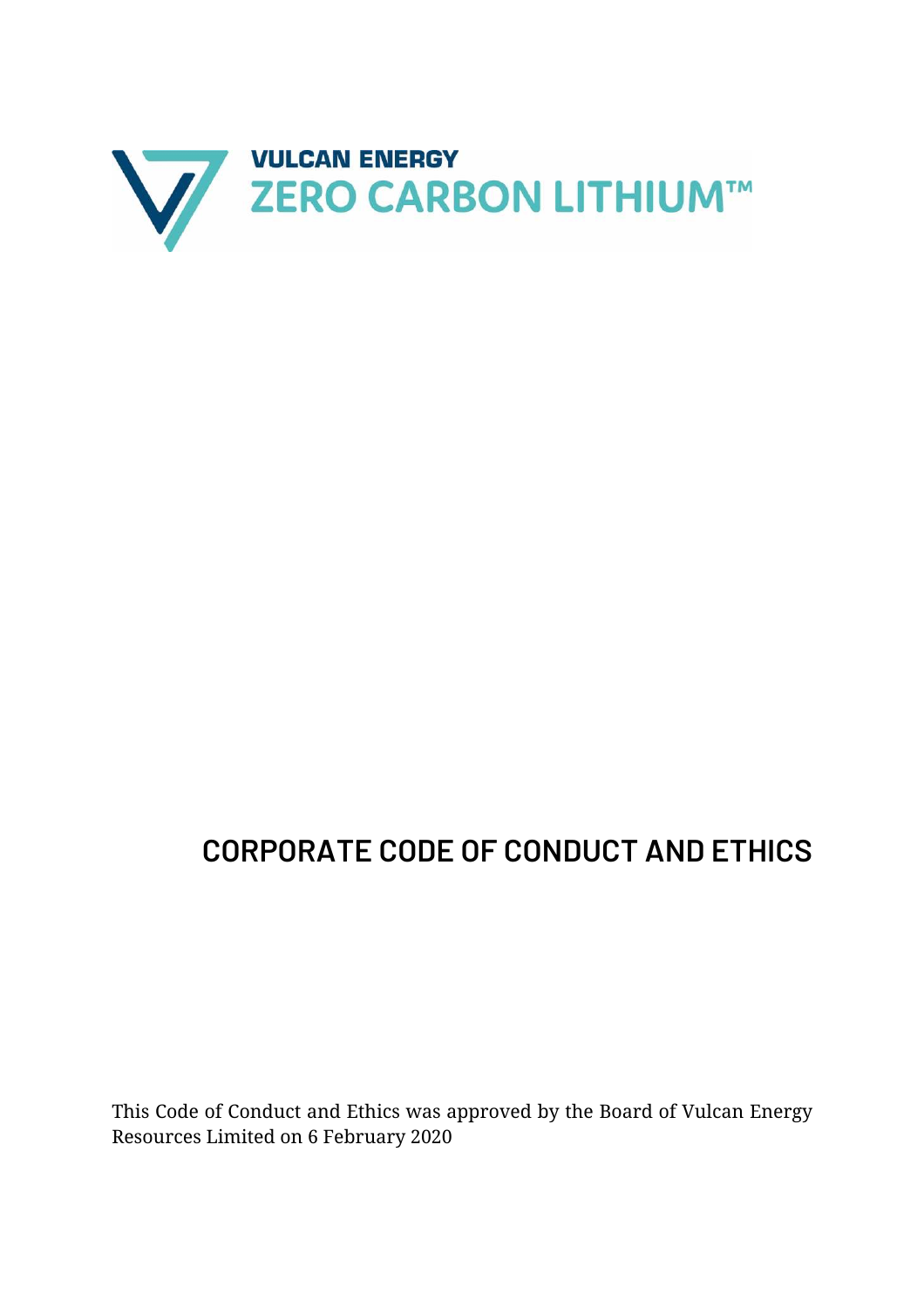# **1. Purpose**

The purpose of this Code of Conduct and Ethics is to provide a framework for decisions and actions in relation to ethical conduct in employment. It underpins the Company's commitment to integrity and fair dealing in its business affairs, a commitment to do what is right and honourable and to a duty of care to all employees, clients and stakeholders. The document sets out the principles covering appropriate conduct in a variety of contexts and outlines the minimum standard of behaviour expected from employees.

## **2. Values**

#### **2.1. Identity**

The Company is ASX and FSE dual listed and aiming to become the world's first lithium producer with net zero greenhouse gas emissions. Its Zero Carbon Lithium $T^M$  Project intends to produce a battery-quality lithium hydroxide chemical product from its combined geothermal energy and lithium resources as well as renewable heat and energy to decarbonise the electricity grid.

#### **2.2. Purpose**

- (a) Our primary objective is to build a successful company that delivers material benefits to its shareholders and contributes to the development of the regions in which it works, whilst acting lawfully, ethically, responsibly and in a manner that is environmentally sustainable.
- (b) The Company will pursue operational and commercial excellence by using best practice approaches in our decision-making process focusing on continuous development, accountability and teamwork in all aspects of our business. A key attribute to this approach is maintaining responsible long-term management.
- (c) In order to achieve these goals, we will ensure our employees and business partners have the appropriate skills and resources to perform their work effectively and efficiently and that all stakeholders (including investors, suppliers, potential JV partners, and regulators) are aware of the Company's values and our intention to uphold them. We will foster an open and supportive environment in all activities and relationships, and make sure that our senior executives demonstrate and reinforce our values in all aspects of our business and in all interactions with staff. Our employees and business partners must also act with the highest levels of ethics and integrity, in accordance with the Company's beliefs and values and in the best interests of the Company.
- (d) We believe that our pursuit of these goals will cement a positive reputation for Vulcan Energy Resources Limited in the community in which it operates as a reliable, responsible and ethical organisation.

#### **2.3. Commitment to values**

(a) The Company and its subsidiary companies are committed to conducting all of its business activities in accordance with the above stated values. The Board will ensure that all employees are given appropriate training on the Company's values and senior executives will continually demonstrate and reinforce such values in all interactions with staff.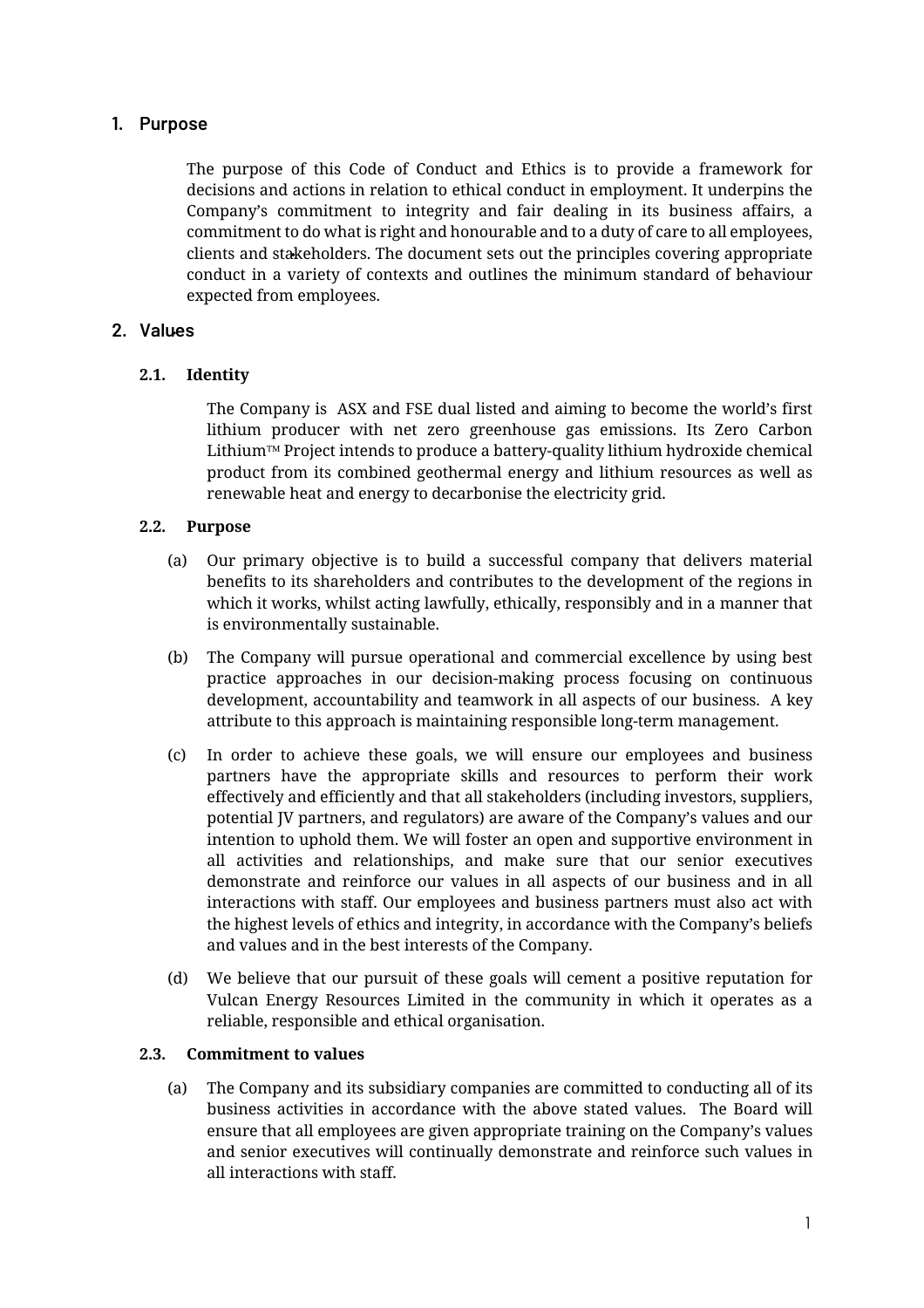(b) A copy of the Company's statement of values available on its website.

# **3. Accountabilities**

## **3.1. Managers and Supervisors**

Managers and supervisors are responsible and accountable for:

- (a) undertaking their duties and behaving in a manner that is consistent with the provisions of the Code of Conduct and Ethics;
- (b) the effective implementation, promotion and support of the Code of Conduct and Ethics in their areas of responsibility; and
- (c) ensuring employees under their control understand and follow the provisions outlined in the Code of Conduct and Ethics and receive appropriate training in respect of the Code of Conduct and Ethics.

## **3.2. Employees**

All employees are responsible for:

- (a) understanding and complying with the Code of Conduct and Ethics. To this end, regular and appropriate training on how to comply with this Code of Conduct and Ethics will be provided to all employees;
- (b) undertaking their duties in a manner that is consistent with the provisions of the Code of Conduct and Ethics;
- (c) reporting suspected corrupt conduct in accordance with the Company's Whistleblower Protection Policy and Anti-Bribery and Anti-Corruption Policy;
- (d) reporting any departure from the Code of Conduct and Ethics by themselves or others; and
- (e) the decisions they make or fail to make, the actions we take or fail to take and the consequences that result.

# **4. Personal and Professional Behaviour**

When carrying out your duties, you should:

- 4.1. behave honestly and with integrity and report other employees who are behaving dishonestly;
- 4.2. treat fellow employees with respect and not engage in bullying, harassment or discrimination;
- 4.3. disclose and deal appropriately with any conflicts between your personal interests and your duty as a director, senior executive or employee (as applicable);
- 4.4. not take advantage of the property or information of the Company or its customers for personal gain or to cause detriment to the Company or its customers;
- 4.5. not take advantage of your position for the opportunities arising therefrom for personal gain;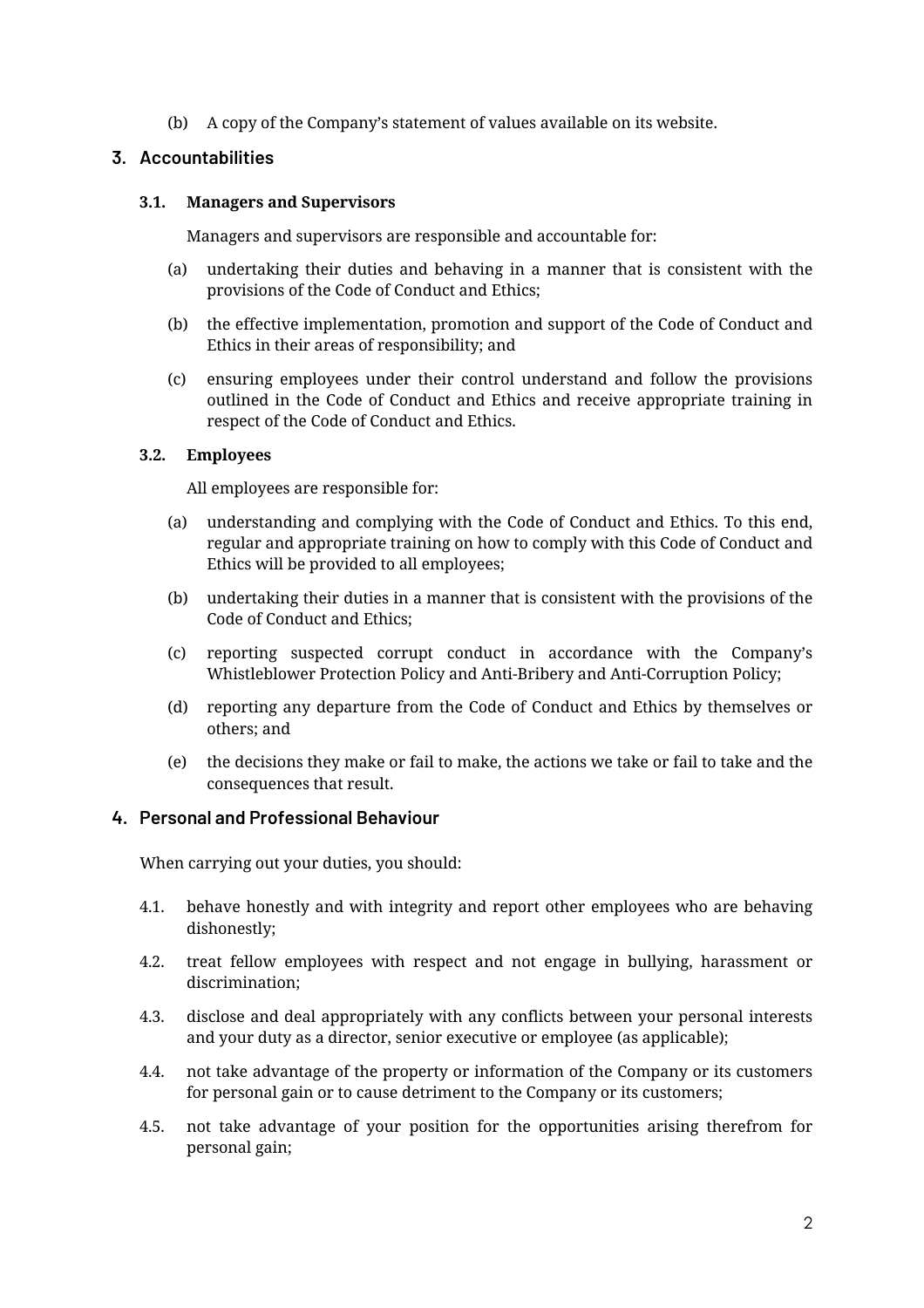- 4.6. carry out your work with integrity and to a high standard and in particular, commit to the Company's policy of producing quality goods and services;
- 4.7. operate within the law at all times;
- 4.8. act in the best interests of the Company;
- 4.9. follow the policies of the Company and adhere to the Company's values;
- 4.10. act in an appropriate business-like manner when representing the Company in public forums and deal with customers and suppliers fairly; and
- 4.11. make decisions and take actions based on the best interests of society, public safety and the environment.

#### **5. Conflict of Interest**

Potential for conflict of interest arises when it is likely that you could be influenced, or it could be perceived that you are influenced, by a personal interest when carrying out your duties. Conflicts of interest that lead to biased decision making may constitute corrupt conduct.

- (a) Some situations that may give rise to a conflict of interest include situations where you have:
	- (i) financial interests in a matter the Company deals with or you are aware that your friends or relatives have a financial interest in the matter;
	- (ii) directorships/management of outside organisations;
	- (iii) membership of boards of outside organisations;
	- (iv) personal relationships with people the Company is dealing with which go beyond the level of a professional working relationship;
	- (v) secondary employment, business, commercial, or other activities outside of the workplace which impacts on your duty and obligations to the Company;
	- (vi) access to information that can be used for personal gain; and
	- (vii) offer of an inducement.
- (b) You may often be the only person aware of the potential for conflict. It is your responsibility to avoid any conflict from arising that could compromise your ability to perform your duties impartially. You must report any potential or actual conflicts of interest to your manager.
- (c) If you are uncertain whether a conflict exists, you should discuss that matter with your manager and attempt to resolve any conflicts that may exist.
- (d) You must comply with the Company's Anti-Bribery and Anti-Corruption Policy at all times. You must not submit or accept any bribe, or other improper inducement. Any such inducements are to be reported to your manager.

#### **6. Information Systems, Devices and Social Media/Networking**

**6.1. Information Systems**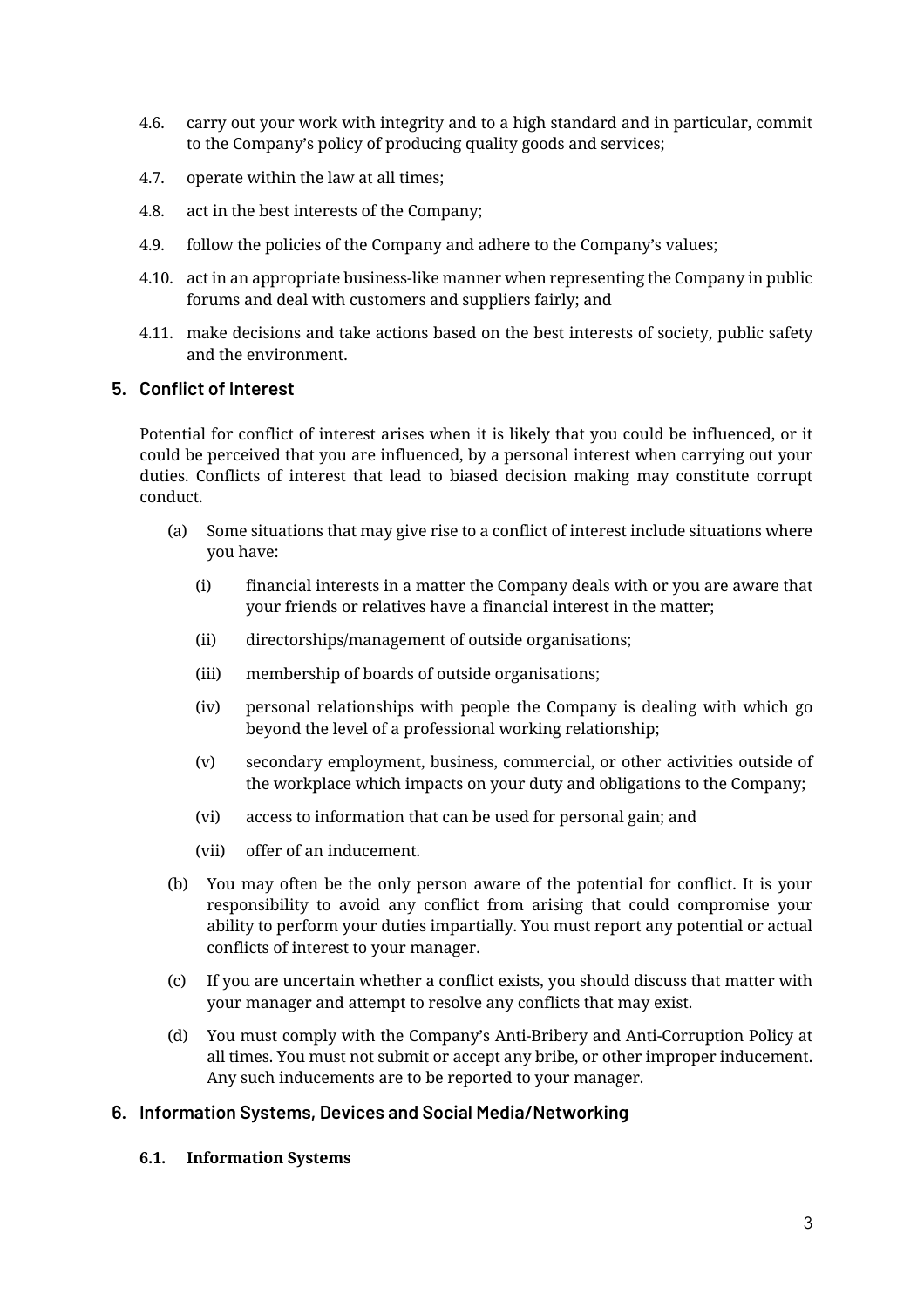Email, the internet, facsimile, telephones, and other information systems must be used appropriately so as to maintain and not put at risk the integrity of the Company's information systems. Divisions and business units have policies in place to manage risks associated with information technology systems and their use. Employees must comply with the requirements of those policies at all times.

#### **6.2. Bring your own Devices**

Employees linking personal devices to the Company's information systems must ensure they first obtain appropriate authorisation and use such devices in accordance with all relevant divisional/business unit policies.

#### **6.3. Social Media/Networking**

Employees must ensure that they use any social media and networking sites in accordance with the requirements of the Code of Conduct and Ethics and relevant policies.

#### **7. Public and Media Comment**

- 7.1. Individuals have a right to give their opinions on political and social issues in their private capacity as members of the community.
- 7.2. Employees must not make official comment on matters relating to the Company unless they are:
	- (a) authorised to do so by the Chief Executive Officer/Managing Director; or
	- (b) giving evidence in court; or
	- (c) otherwise authorised or required to by law.
- 7.3. Employees must not release unpublished or privileged information unless they have the authority to do so from the Chief Executive Officer/Managing Director.
- 7.4. The above restrictions apply except where prohibited by law, for example in relation to "whistleblowing". Employees should refer to the Company's Whistleblower Protection Policy for further information.

#### **8. Use of Company Resources**

- 8.1. Requests to use Company resources outside core business time should be referred to management for approval.
- 8.2. If employees are authorised to use Company resources outside core business times, they must take responsibility for maintaining, replacing, and safeguarding the resources and following any special directions or conditions that apply.
- 8.3. Employees using Company resources without obtaining prior approval could face disciplinary and/or criminal action. Company resources are not to be used for any private commercial purposes.

## **9. Security of Information**

Employees are to make sure that confidential and sensitive information cannot be accessed by unauthorised persons. Sensitive material should be securely stored overnight or when unattended. Employees must ensure that confidential information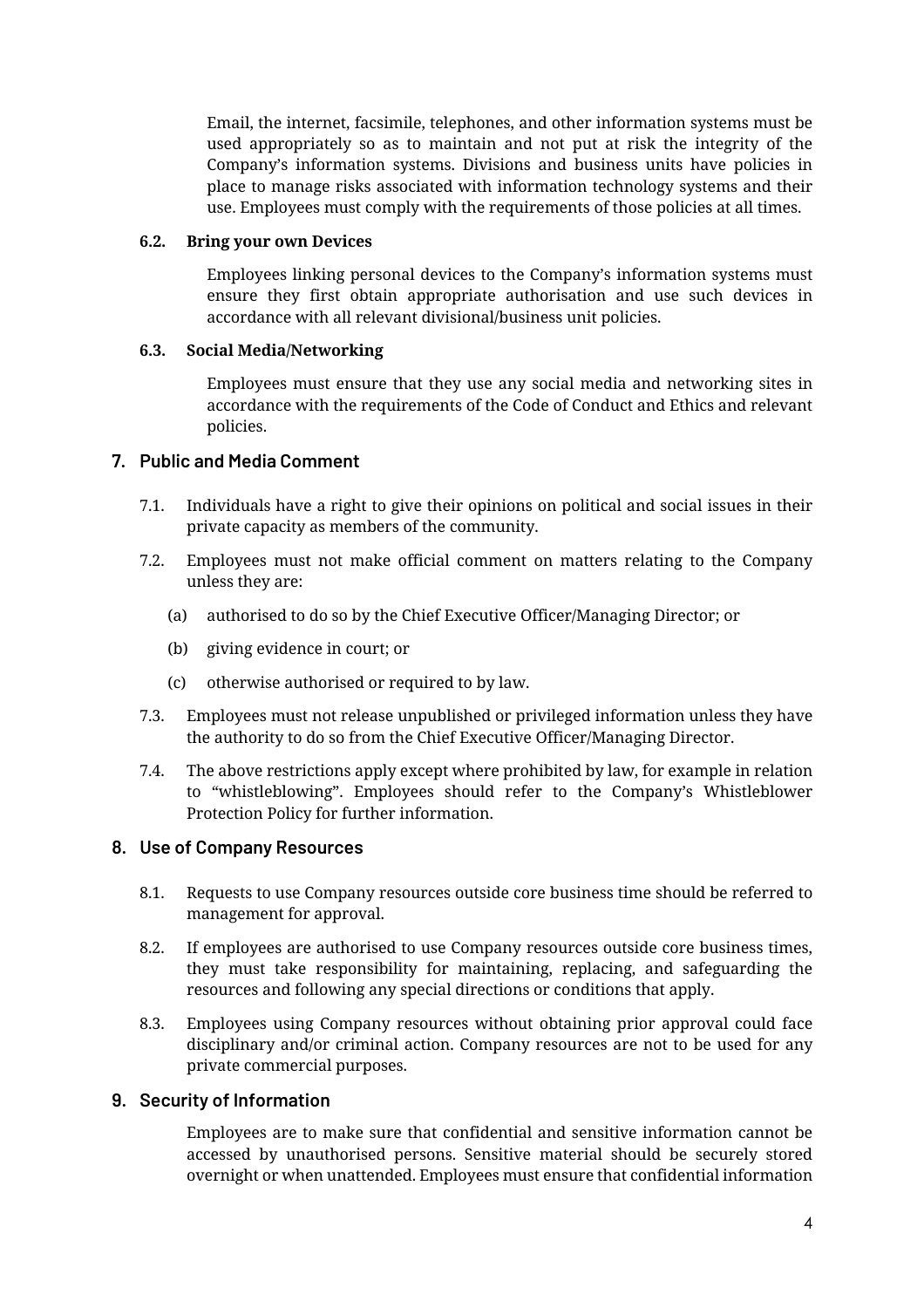is only disclosed or discussed with people who are authorised to have access to it. It is considered a serious act of misconduct to deliberately release confidential documents or information to unauthorised persons and may incur disciplinary action.

## **10. Intellectual Property/Copyright**

- 10.1. Intellectual property includes the rights relating to scientific discoveries, industrial designs, trademarks, service marks, commercial names and designations, and inventions and is valuable to the Company.
- 10.2. The Company is the owner of intellectual property created by employees in the course of their employment unless a specific prior agreement has been made. Employees must obtain written permission to use any such intellectual property from the Company Secretary/Chairman of the Board before making any use of that property for purposes other than as required in their role as employee.

## **11. Discrimination and Harassment**

- 11.1. Employees must not harass, discriminate, or support others who harass and discriminate against colleagues or members of the public on the grounds of gender, marital or family status, sexual orientation, gender identity, age, disabilities, ethnicity, religious beliefs, cultural background, socio-economic background, perspective, or experience.
- 11.2. Such harassment or discrimination may constitute an offence under legislation. The Company's executives should understand and apply the principles of equal employment opportunity.

# **12. Corrupt Conduct**

- 12.1. Employees must comply with the Company's Anti-Bribery and Anti-Corruption Policy at all times.
- 12.2. Corrupt conduct involves the dishonest or partial use of power or position which results in one person/group being advantaged over another. Corruption can take many forms including, but not limited to:
	- (a) official misconduct;
	- (b) bribery and blackmail;
	- (c) unauthorised use of confidential information;
	- (d) fraud; and
	- (e) theft.
- 12.3. Corrupt conduct will not be tolerated by the Company. Disciplinary action up to and including dismissal will be taken in the event of any employee participating in corrupt conduct.
- 12.4. Employees should refer to the Company's Whistleblower Protection Policy in respect of reporting corrupt conduct, conduct in breach of any of the Company's policies or its Code of Conduct and Ethics.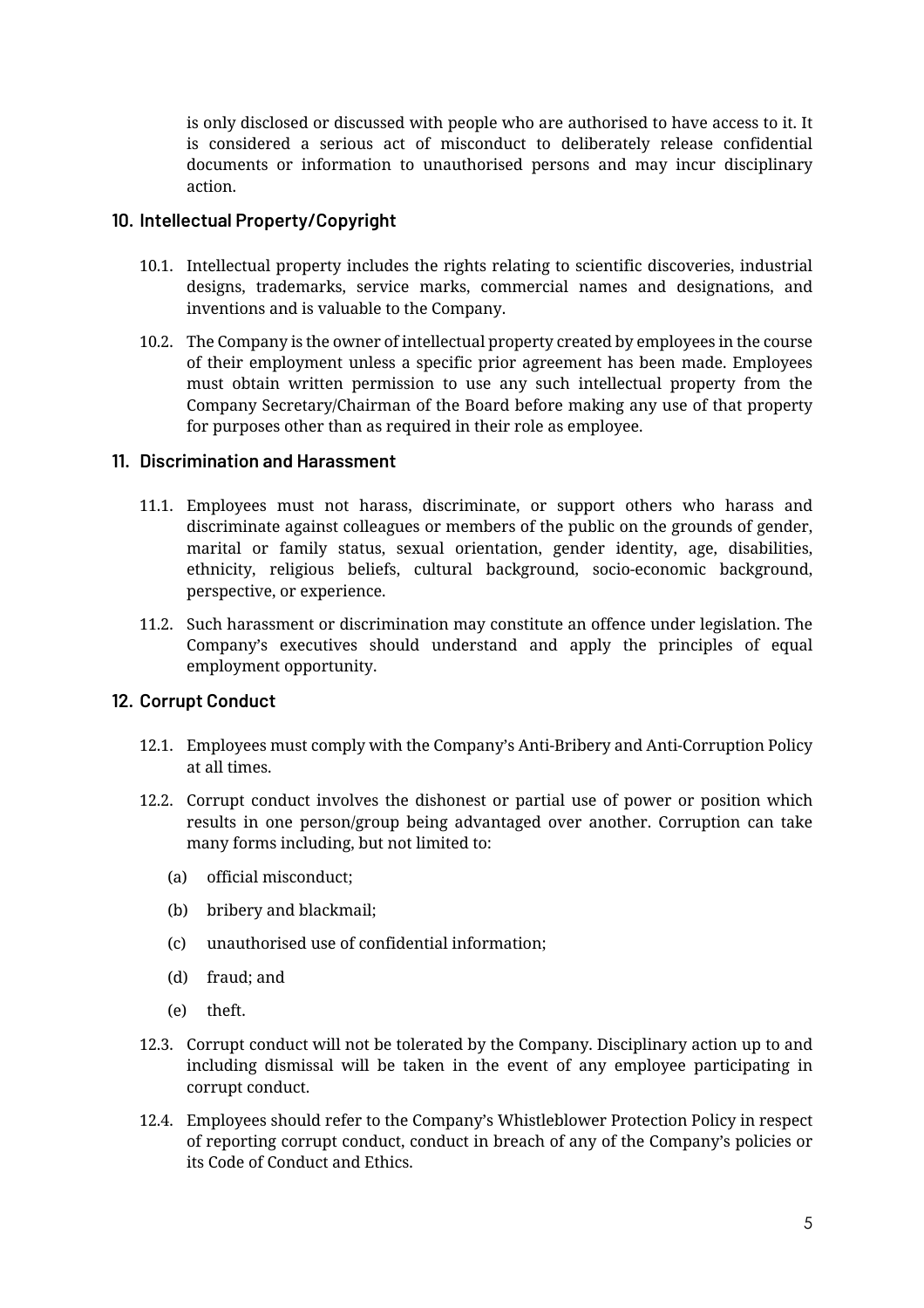## **13. Occupational Health and Safety**

- 13.1. It is the responsibility of all employees to act in accordance with the occupational health and safety legislation, regulations and policies applicable to their respective organisations and to use security and safety equipment provided.
- 13.2. Specifically, all employees are responsible for safety in their work area by:
	- (a) following the safety and security directives of management;
	- (b) advising management of areas where there is a potential problem in safety and reporting suspicious occurrences; and
	- (c) minimising risks in the workplace.

#### **14. Legislation**

It is essential that all employees comply with the laws and regulations of the countries in which we operate. Violations of such laws may have serious consequences for the Company and any individuals concerned. Any known violation must be reported immediately to management.

#### **15. Fair Dealing**

The Company aims to succeed through fair and honest competition and not through unethical or illegal business practices. Each employee should endeavour to deal fairly with the Company's suppliers, customers, and other employees.

## **16. Insider Trading**

All employees must observe the Company's "Trading Policy". In conjunction with the legal prohibition on dealing in the Company's securities when in possession of unpublished price sensitive information, the Company has established specific time periods when Directors, management and employees are only permitted to buy and sell the Company's securities.

#### **17. Responsibilities to Investors**

The Company strives for full, fair and accurate disclosure of financial and other information on a timely basis.

#### **18. Breaches of the Code of Conduct and Ethics**

- 18.1. Material breaches of this Code of Conduct and Ethics must be reported to the Board or a committee of the Board.
- 18.2. Breaches of this Code of Conduct and Ethics may lead to disciplinary action. The process for disciplinary action is outlined in Company policies and guidelines, relevant industrial awards and agreements.